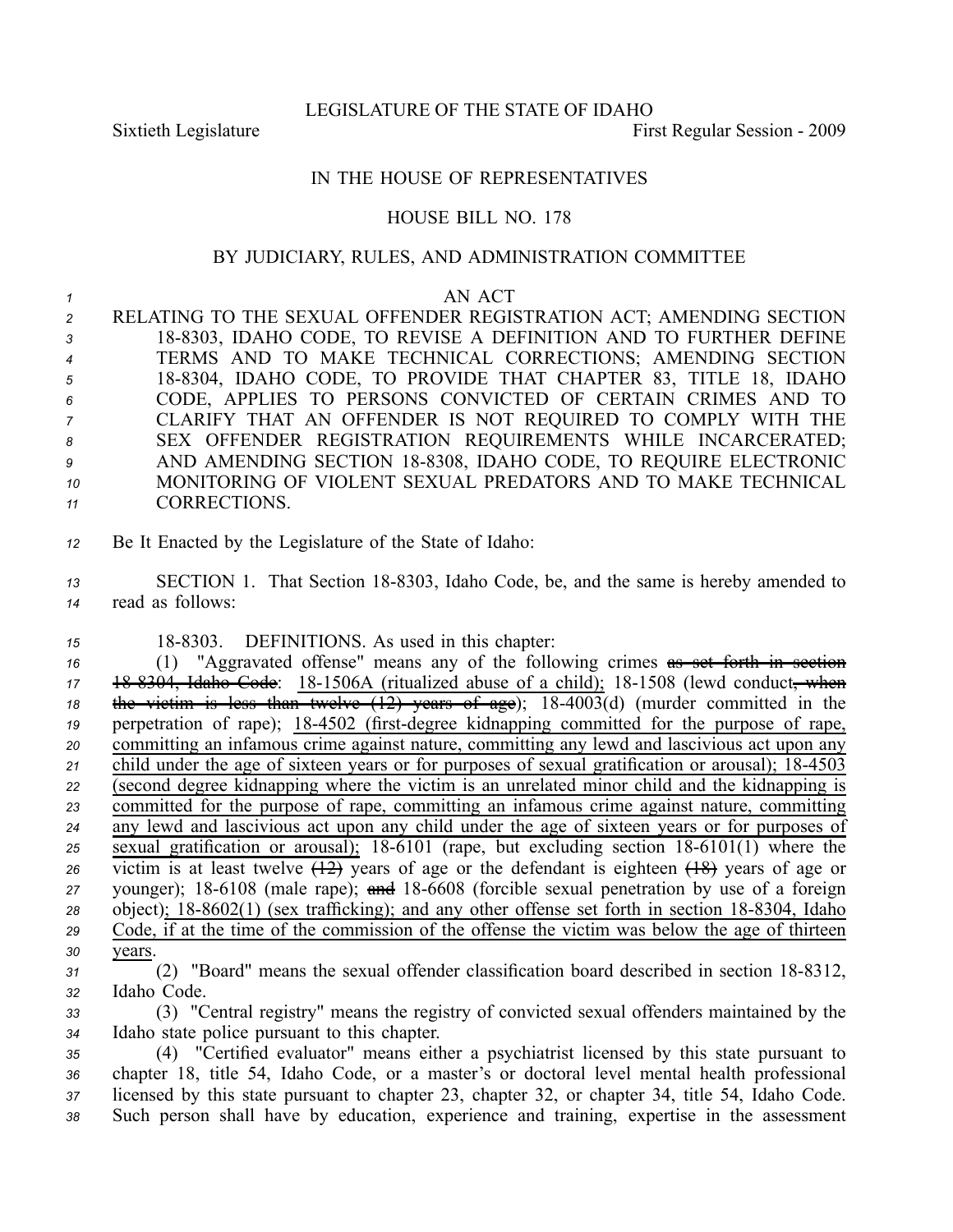*<sup>1</sup>* and treatment of sexual offenders, and such person shall meet the qualifications and shall be *<sup>2</sup>* approved by the board to perform psychosexual evaluations in this state, as described in section *<sup>3</sup>* 188314, Idaho Code.

- 
- *<sup>4</sup>* (5) "Department" means the Idaho state police.

<sup>5</sup> (6) "Employed" means full-time or part-time employment exceeding ten (10) consecutive working days or for an aggregate period exceeding thirty (30) days in any calendar year, or any employment which involves counseling, coaching, teaching, supervising or working with minors in any way regardless of the period of employment, whether such employment is financially compensated, volunteered or performed for the purpose of any governmen<sup>t</sup> or education benefit.

*<sup>11</sup>* (7) "Incarceration" means committed to the custody of the Idaho department of *<sup>12</sup>* correction or department of juvenile corrections, but excluding cases where the court has *<sup>13</sup>* retained jurisdiction.

*<sup>14</sup>* (8) "Offender" means an individual convicted of an offense listed and described in *<sup>15</sup>* section 188304, Idaho Code, or <sup>a</sup> substantially similar offense under the laws of another state *<sup>16</sup>* or in <sup>a</sup> federal, tribal or military court or the court of another country.

17 (9) "Offense" means a sexual offense listed in section 18-8304, Idaho Code.

*<sup>18</sup>* (10) "Predatory" means actions directed at an individual who was selected by the offender *<sup>19</sup>* for the primary purpose of engaging in illegal sexual behavior.

*<sup>20</sup>* (11) "Psychosexual evaluation" means an evaluation which specifically addresses sexual *<sup>21</sup>* development, sexual deviancy, sexual history and risk of reoffense as par<sup>t</sup> of <sup>a</sup> comprehensive *<sup>22</sup>* evaluation of an offender.

*<sup>23</sup>* (12) "Recidivist" means an individual convicted two (2) or more times of any offense *<sup>24</sup>* requiring registration under this chapter.

 (13) "Residence" means the offender's presen<sup>t</sup> places of abode or other places where the offender habitually lives. For purposes of this subsection, "habitually lives" means an offender's habitual locales when he has no definite or permanen<sup>t</sup> address and includes any locales where the offender stations himself during the day or night including, but not limited to, <sup>a</sup> park, <sup>a</sup> particular street, <sup>a</sup> shelter or <sup>a</sup> library.

30 (14) "Student" means a person who is enrolled on a full-time or part-time basis, in any *<sup>31</sup>* public or private educational institution, including any secondary school, trade or professional *<sup>32</sup>* institution or institution of higher education.

*<sup>33</sup>* (15) "Violent sexual predator" means <sup>a</sup> person who has been convicted of an offense 34 listed in section 18-8314, Idaho Code, and who has been determined to pose a high risk of *<sup>35</sup>* committing an offense or engaging in predatory sexual conduct.

36 SECTION 2. That Section 18-8304, Idaho Code, be, and the same is hereby amended to *<sup>37</sup>* read as follows:

*<sup>38</sup>* 188304. APPLICATION OF CHAPTER. (1) The provisions of this chapter shall apply *<sup>39</sup>* to any person who:

 (a) On or after July 1, 1993, is convicted of the crime, or an attempt, <sup>a</sup> solicitation, or <sup>a</sup> conspiracy to commit <sup>a</sup> crime provided for in section 18909 (assault with attempt to commit rape, infamous crime against nature, or lewd and lascivious conduct with <sup>a</sup> minor, but excluding mayhem, murder or robbery), 18911 (battery with attempt to commit rape, infamous crime against nature, or lewd and lascivious conduct with <sup>a</sup> minor, but excluding mayhem, murder or robbery), 18919 (sexual exploitation by <sup>a</sup>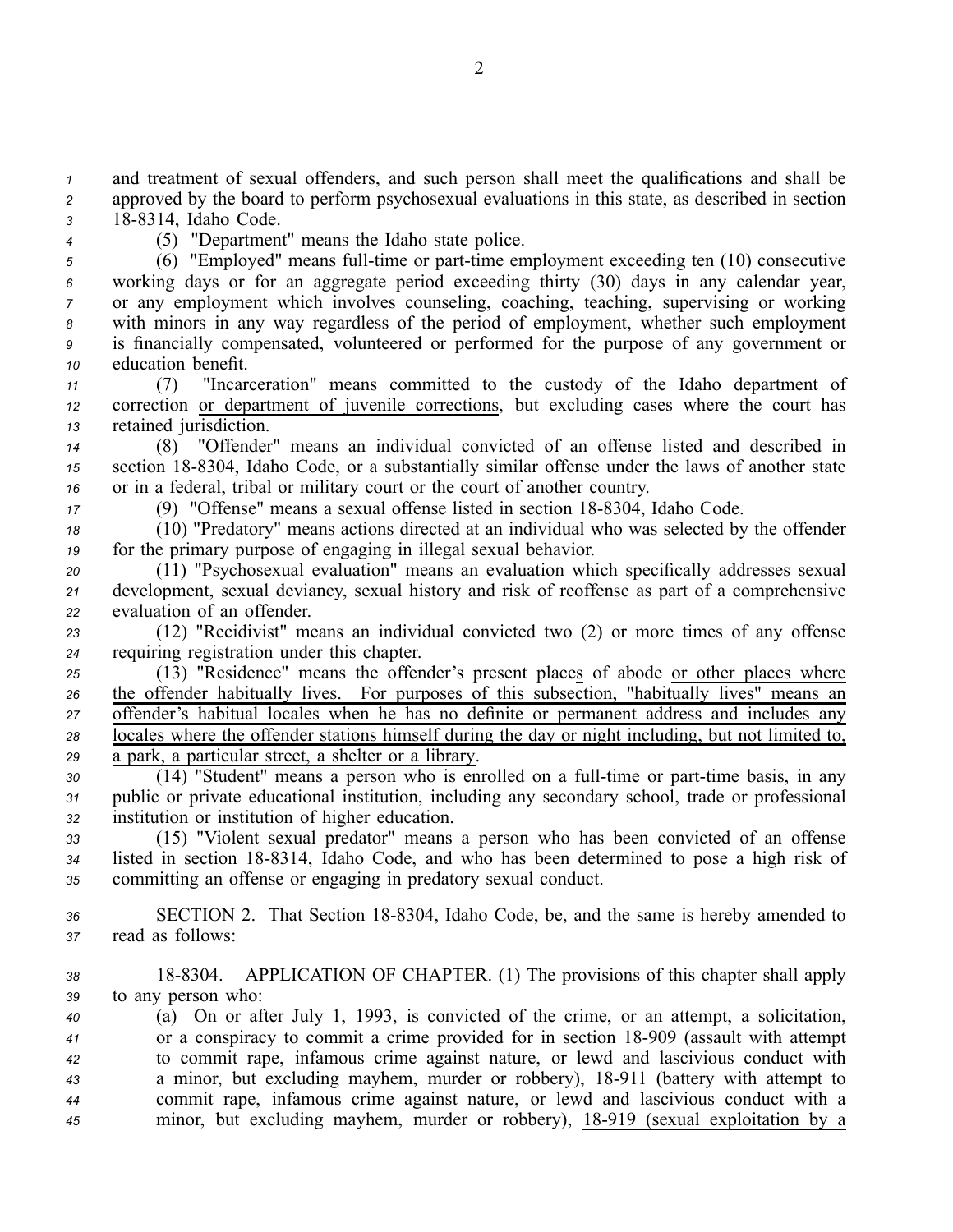| 1  | medical care provider), 18-1505B (sexual abuse and exploitation of a vulnerable adult),             |
|----|-----------------------------------------------------------------------------------------------------|
| 2  | 18-1506 (sexual abuse of a child under sixteen years of age), 18-1506A (ritualized abuse            |
| 3  | of a child), 18-1507 (sexual exploitation of a child), 18-1507A (possession of sexually             |
| 4  | exploitative material for other than a commercial purpose), 18-1508 (lewd conduct with              |
| 5  | a minor child), 18-1508A (sexual battery of a minor child sixteen or seventeen years                |
| 6  | of age), 18-1509A (enticing a child over the internet), 18-4003(d) (murder committed                |
| 7  | in perpetration of rape), 18-4116 (indecent exposure, but excluding a misdemeanor                   |
| 8  | conviction), 18-4502 (first degree kidnapping committed for the purpose of rape,                    |
| 9  | committing the infamous crime against nature or for committing any lewd and lascivious              |
| 10 | act upon any child under the age of sixteen, or for purposes of sexual gratification or             |
| 11 | arousal), 18-4503 (second degree kidnapping where the victim is an unrelated minor                  |
| 12 | child), 18-5609 (inducing person under eighteen years of age into prostitution), 18-6101            |
| 13 | (rape, but excluding 18-6101 1. where the defendant is eighteen years of age or younger             |
| 14 | or where the defendant is exempted under subsection (4) of this section), 18-6108 (male             |
| 15 | rape), 18-6110 (sexual contact with a prisoner), 18-6602 (incest), 18-6605 (crime against           |
| 16 | nature), 18-6608 (forcible sexual penetration by use of a foreign object), or upon a second         |
| 17 | or subsequent conviction under $18-6609$ , Idaho Code (video voyeurism) or $18-8602(1)$ ,           |
| 18 | Idaho Code, (sex trafficking).                                                                      |
| 19 | (b) On or after July 1, 1993, has been convicted of any crime, an attempt, a solicitation           |
| 20 | or a conspiracy to commit a crime in another state, territory, commonwealth, or other               |
| 21 | jurisdiction of the United States, including tribal courts and military courts, that is             |
| 22 | substantially equivalent to the offenses listed in subsection $(1)(a)$ of this section and          |
| 23 | enters the state to establish permanent or temporary residence.                                     |
| 24 | (c) Has been convicted of any crime, an attempt, a solicitation or a conspiracy to commit           |
| 25 | a crime in another state, territory, commonwealth, or other jurisdiction of the United              |
| 26 | States, including tribal courts and military courts, that is substantially equivalent to the        |
| 27 | offenses listed in subsection $(1)(a)$ of this section and was required to register as a sex        |
| 28 | offender in any other state or jurisdiction when he established permanent or temporary              |
| 29 | residency in Idaho.                                                                                 |
| 30 | (d) Pleads guilty to or has been found guilty of a crime covered in this chapter prior to           |
| 31 | July 1, 1993, and the person, as a result of the offense, is incarcerated in a county jail          |
| 32 | facility or a penal facility or is under probation or parole supervision, on or after July 1,       |
| 33 | 1993.                                                                                               |
| 34 | (e) Is a nonresident regularly employed or working in Idaho or is a student in the state            |
| 35 | of Idaho and was convicted, found guilty or pleaded guilty to a crime covered by this               |
| 36 | chapter and, as a result of such conviction, finding or plea, is required to register in his        |
| 37 | state of residence.                                                                                 |
| 38 | The provisions of this chapter An offender shall not apply to any such person<br>(2)                |
| 39 | be required to comply with the registration provisions of this chapter while the person is          |
| 40 | incarcerated in a correctional institution of the department of correction, a county jail facility, |
| 41 | committed to the department of juvenile corrections or committed to a mental health institution     |
| 42 | of the department of health and welfare.                                                            |
| 43 | (3) A conviction for purposes of this chapter means that the person has pled guilty or has          |
| 44 | been found guilty, notwithstanding the form of the judgment or withheld judgment.                   |
| 45 | (4) When a defendant is convicted of rape under section 18-6101 1., Idaho Code, and at              |
| 46 | the time of the offense the defendant is nineteen $(19)$ or twenty $(20)$ years of age and not more |